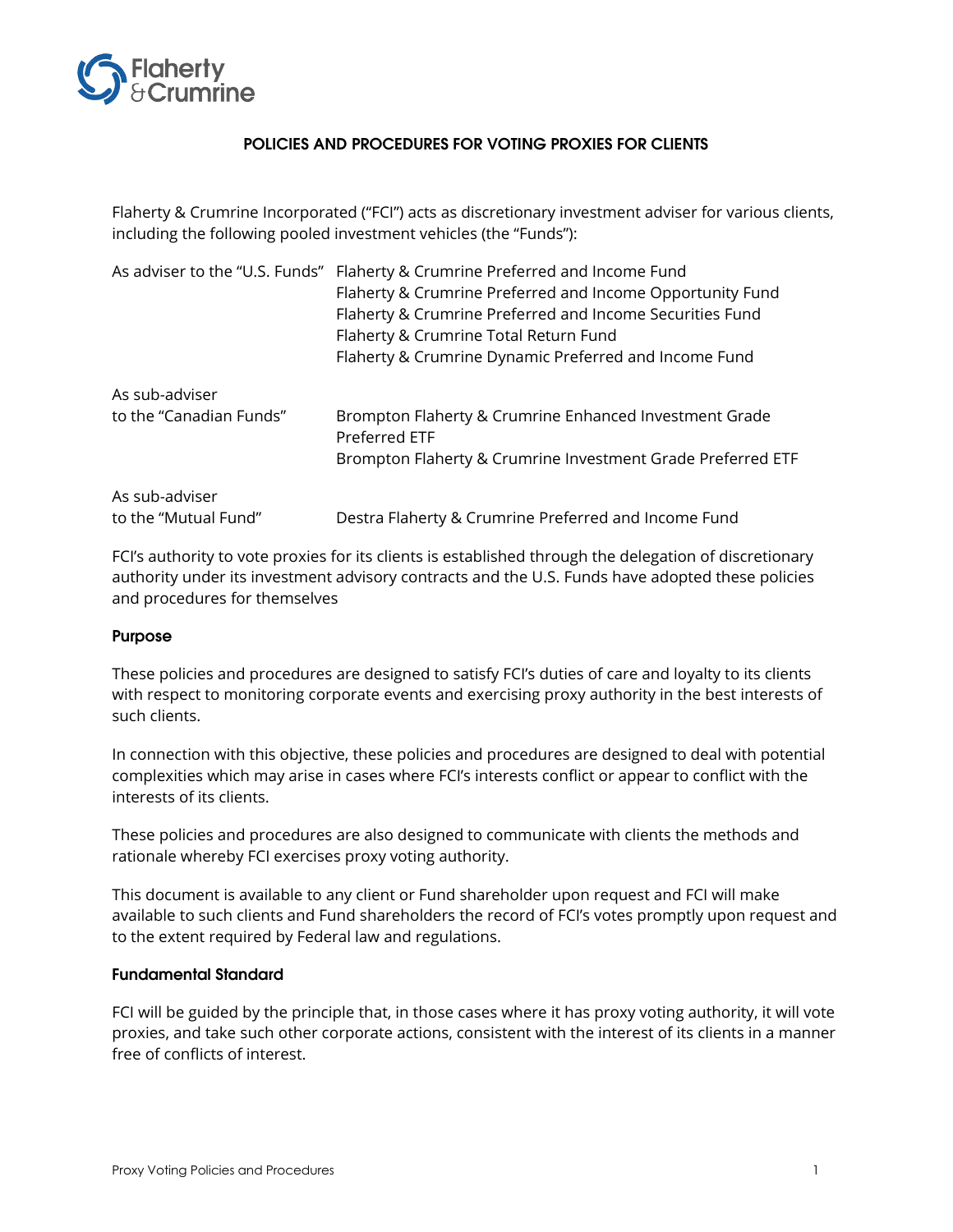

# General

These policies and procedures apply only where the client has granted discretionary authority with respect to proxy voting. Where FCI does not have authority, it will keep appropriate written records evidencing that such discretionary authority has not been granted.

FCI may choose not to keep written copies of proxy materials that are subject to SEC regulation and maintained in the SEC's EDGAR database. In other instances, FCI will keep appropriate written records in its files or in reasonably accessible storage.

Similarly, FCI will keep in its files, or reasonably accessible storage, work papers and other materials that were significant to FCI in making a decision how to vote.

For purposes of decision making, FCI will assume that each ballot for which it casts votes is the only security of an issuer held by the client. Thus, when casting votes where FCI may have discretionary authority with regard to several different securities of the same issuer, it may vote securities "in favor" for those securities or classes where FCI has determined the matter in question to be beneficial while, at the same time, voting "against" for those securities or classes where FCI has determined the matter to be adverse. Such cases occasionally arise, for example, in those instances where a vote is required by both common and preferred shareholders, voting as separate classes, for a change in the terms regarding preferred stock issuance.

FCI will reach its voting decisions independently, after appropriate investigation. It does not generally intend to delegate its decision making or to rely on the recommendations of any third party, although it may take such recommendations into consideration. FCI may consult with such other experts, such as CPA's, investment bankers, attorneys, etc., as it regards necessary to help it reach informed decisions.

FCI may determine not to vote a proxy for a debt or equity security: if (1) the effect on the applicable client's economic interests or the value of the portfolio holding is insignificant in relation to its portfolio; (2) the cost of voting the proxy outweighs the possible benefit to the applicable client, including without limitation situations where a jurisdiction imposes share blocking restrictions which may affect the ability to effect transactions in the related securities; or (3) FCI otherwise has determined that it is consistent with its fiduciary obligations not to vote the proxy.

Ultimately, all voting decisions are made on a case-by-case basis, taking relevant considerations into account.

## Voting of Common Stock Proxies

FCI categorizes matters as either routine or non-routine, which definition may or may not precisely conform to the definitions set forth by securities exchanges or other bodies categorizing such matters. Routine matters would include such things as the voting for directors and the ratification of auditors and most shareholder proposals regarding social, environmental, and corporate responsibility matters. FCI normally will vote in favor of management's recommendations on these routine matters.

Non-routine matters might include, without limitation, such things as (1) amendments to management incentive plans, (2) the authorization of additional common or preferred stock, (3)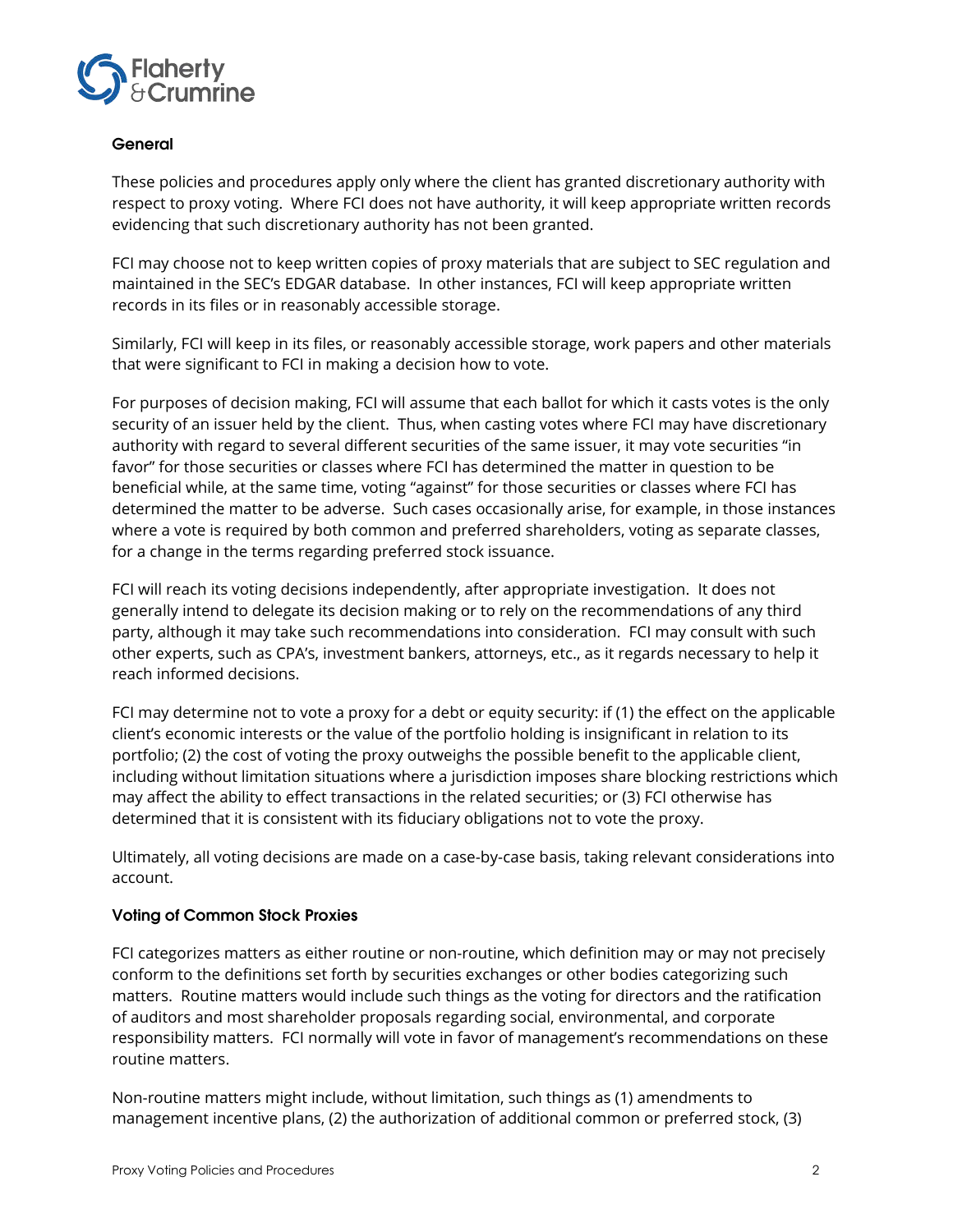

initiation or termination of barriers to takeover or acquisition, (4) mergers or acquisitions, (5) changes in the state of incorporation, (6) corporate reorganizations, and (7) "contested" director slates. Non-routine matters will be voted on a case-by-case basis.

### Voting of Preferred Stock Proxies and Exercising Consent Rights of Debt Securities

Preferred securities generally have voting rights only in the event that the issuer has not made timely payments of income and principal to shareholders or in the event that a corporation desires to effectuate some change in its articles of incorporation which might modify the rights of preferred stockholders.

Similarly, debt securities typically do not have express voting rights; however, issuers may seek consents to amendments of covenants or rights of the debt holders.

In deciding upon non-routine matters, having to do with the modification of the rights or protections, FCI will attempt, wherever possible, to assess the costs and benefits of such modifications.

In the case of the election of directors when timely payments to preferred shareholders have not been made ("contingent voting"), FCI will cast its votes on a case-by-case basis after investigation of the qualifications and independence of the persons standing for election.

Routine matters regarding preferred stock are the exception, rather than the rule, and typically arise when the preferred and common shareholders vote together as a class on such matters as election of directors. FCI will vote on a case-by-case basis, reflecting the principles set forth elsewhere in this document. However, in those instances (1) where the common shares of an issuer are held by a parent company and (2) where, because of that, the election outcome is not in doubt, FCI does not intend to vote such proxies since the time and costs would outweigh the benefits.

#### Actual and Apparent Conflicts of Interest

Potential conflicts of interest between FCI and FCI's clients may arise when FCI's relationships with an issuer or with a related third party conflict or appear to conflict with the best interests of FCI's clients.

FCI will indicate in its voting records available to clients whether or not a material conflict exists or appears to exist. In addition, FCI will communicate with the client (which means the independent Directors or Director(s) they may so designate in the case of the U.S. Funds and the investment adviser in the case of the Canadian Funds or the Mutual Fund) in instances when a material conflict of interest may be apparent. FCI must describe the conflict to the client and state FCI's voting recommendation and the basis therefor. If the client considers there to be a reasonable basis for the proposed vote notwithstanding the conflict or, in the case of the Funds, that the recommendation was not affected by the conflict (without considering the merits of the proposal), FCI will vote in accordance with the recommendation it had made to the client.

In all such instances, FCI will keep reasonable documentation supporting its voting decisions and/or recommendations to clients.